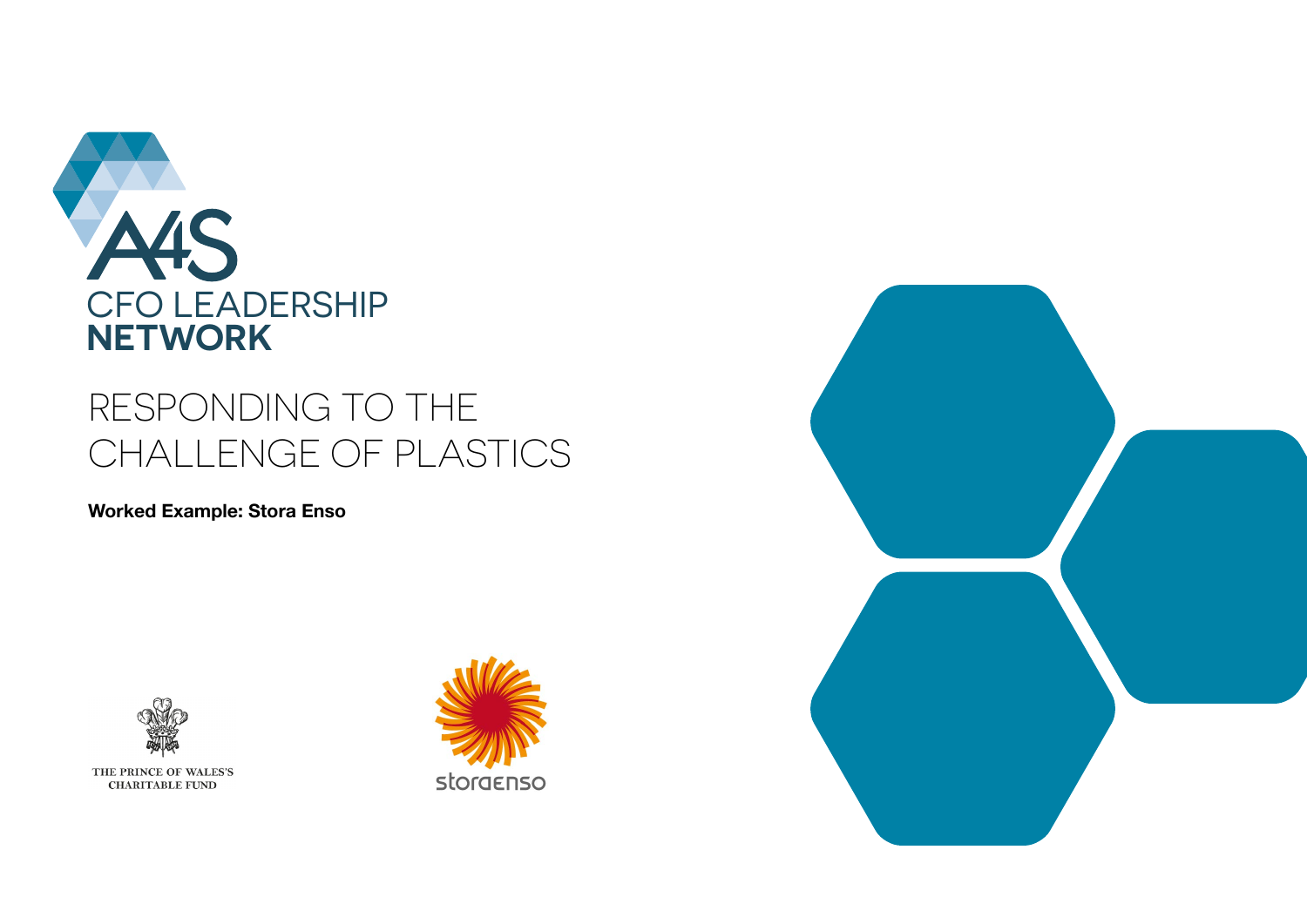

Stora Enso is a renewable materials company, developing products and technologies based on renewable materials and creating value in the circular bioeconomy. Our heritage and expertise in forestry and trees dates back to the 1300s. We are committed to promoting a more sustainable future, where the products that are produced and consumed are based on a renewable resource: wood. We believe that anything that is made from fossil-based materials today can be made from a tree tomorrow.

### **WHAT**

With the support of top management, we have put in place an innovation fund, with an annual €15–20 million awarded to internal projects at the start-up phase. So far, we have funded over 30 projects through this fund. Projects range from the very small to large projects with over €5 million of investment.

In March 2019, an exploratory project to produce formed fibre as a wood-based alternative to plastic packaging became one of our first industrial scale-ups. Initial funding for this project came from the innovation fund. The material was produced at our paper mill in Hylte, Sweden. Due to the decreased demand in newspapers, two of the paper machines had been shut down earlier, so the mill offered the space and infrastructure we needed.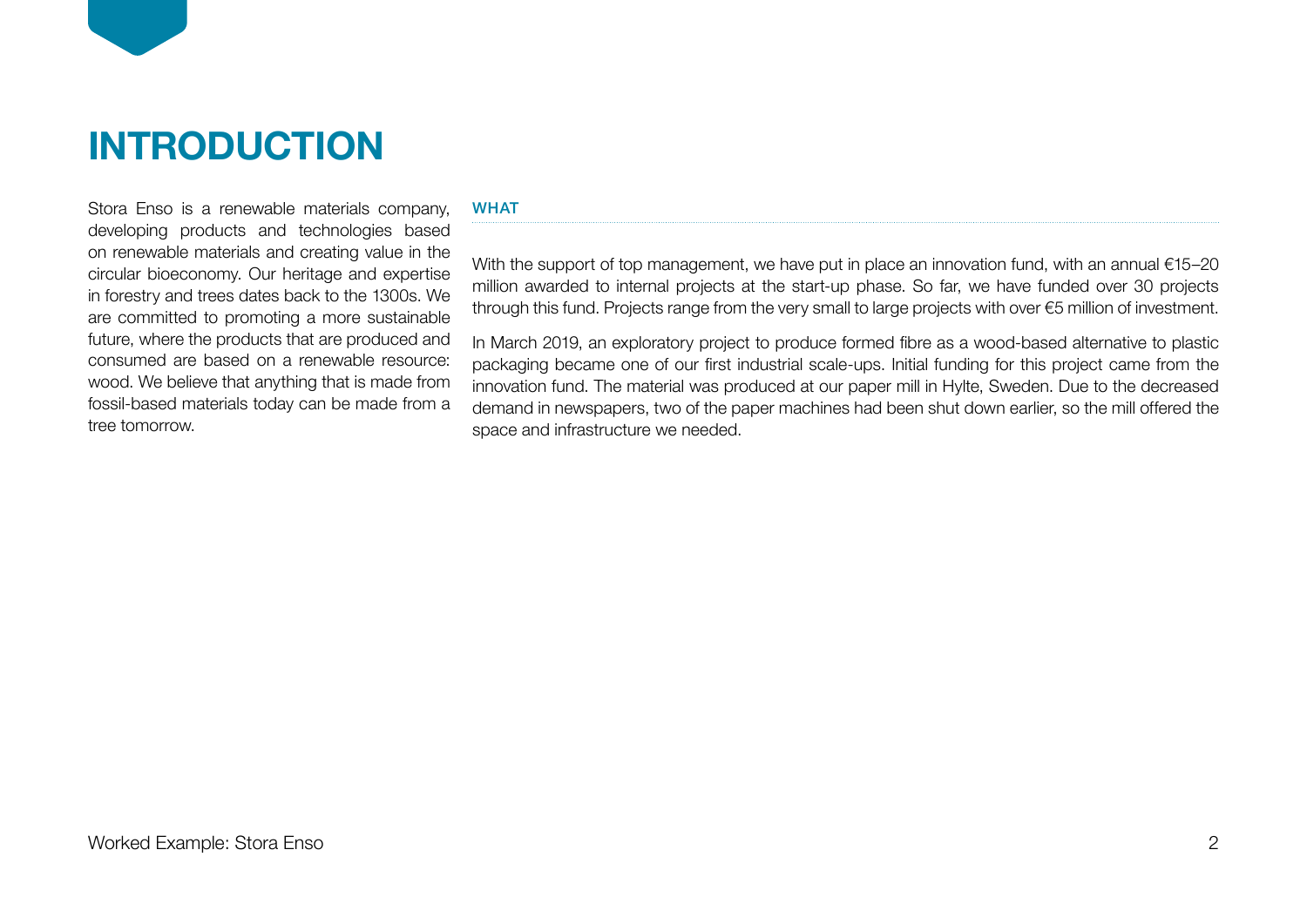There is a clear problem with the way our society uses plastic. Each year, at least eight million tonnes of plastics leak into the ocean, and without significant action, there may be more plastic than fish in the ocean, by weight, by 2050.<sup>1</sup>

We see replacing plastic as a huge business opportunity. Solving the problems associated with plastic use and disposal will require innovation and collaboration throughout the whole product lifecycle. For our business this means that we work with our stakeholders to develop renewable alternatives, while managing unintended negative impacts. While this is important, innovation is as essential in the bioeconomy as renewable resources. Our innovation fund was designed to draw out ideas from our people and encourage innovation throughout our business.

A big share of our annual capex budget is spent on replacing process parts and small development projects for current products. As a result, the scope to fund innovative projects through our usual financial analysis was limited. The innovation fund was set up to provide funding for new ideas, in areas where the markets may be less clearly defined. This structure allows new ideas to compete against other new ideas, rather than established projects, for funding.

There are a number of reasons why we saw a commercial opportunity in replacing existing plastic products. Wood fibre is the material we know best. We have a long history of working with wood fibre, and we saw space in the market for a renewable, low-carbon alternative to fossil-based plastic. By developing a new, high quality packaging product, we could also grow our business and meet our internal revenue growth targets.

**HOW** 

The innovation fund builds on the success of other similar schemes of internal funding, such as our [energy efficiency fund](https://www.accountingforsustainability.org/en/knowledge-hub/case-studies/stora-enso-capex.html). While the aim of the energy efficiency fund is to meet a specific strategic objective – to save energy and reduce emissions – the innovation fund takes this a step further. Our people have many innovative ideas, but we needed a mechanism to ensure that the best ideas were funded. The innovation fund provides such a mechanism, enabling innovative ideas that link closely to our strategy to access funding.

We developed the criteria for the innovation fund and used internal communications channels to make sure that all business units were aware of it. Then it was up to the business units and their local teams to work together to prepare their bids. Bids must include details of the proposed project, including technical and financial data. When bids are received, finance performs standard financial analysis, provides cash flow calculations for different scenarios, and estimates the financial return on investment and the potential for growth.

1 The New Plastics Economy: Rethinking the Future of Plastics, Ellen MacArthur Foundation: https://www.newplasticseconomy.org/assets/doc/EllenMacArthurFoundation\_TheNewPlasticsEconomy\_Pages.pdf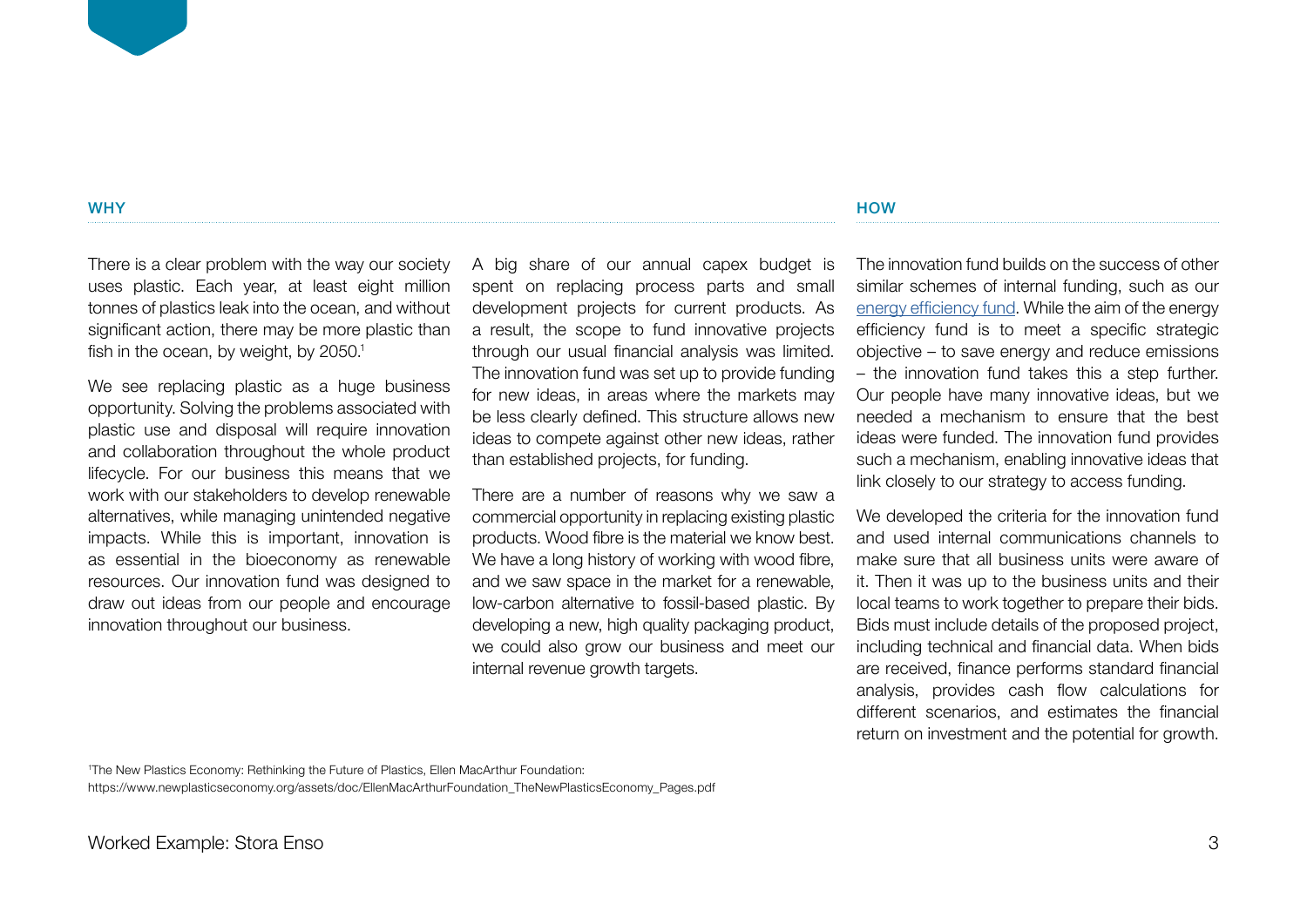# **DETAILED APPROACH**

## CRITERIA FOR THE INNOVATION FUND

Any proposals submitted to the innovation fund must fulfil the following criteria:

- Align with our strategic objective to lead the transition towards a bioeconomy.
- Align with our core competencies as an organization.
- Have a strong business case with significant commercial opportunity.
- Have the potential to deliver significant positive impact towards a sustainable future.

We calculate the expected financial returns and growth potential of the proposed projects. At the project testing phase, we analyse the potential market and how we could sit competitively within that market. The initial phase of funding from the innovation fund can support a project from initiation to the first industrial operation. Ultimately, the project should be able to compete with wellestablished projects.

### INTERNAL ENGAGEMENT & COLLABORATION

Once the fund was set up, it was important that we got the message out to all business units. This way we could make the most of the creativity of our people. We used internal communication channels to spread the word, highlighting key features of the fund such as the objectives, criteria and key stages of the process. We also published the projects that were approved in the first round of the evaluation process. This helped to increase engagement with the fund over time because our staff could see the types of projects that were being submitted and considered.

Business units and their local teams, including finance, work together to prepare their bids, bringing technical and financial data together to support the business case, as well as the business and operational perspectives to demonstrate the full potential of the project. Submissions must also include a description of the first steps of the project, including initial spend and a project plan. Representatives of the business unit and the local team are invited to present the proposal together to the evaluation team.

## DECISION MAKING

An evaluation team, with representatives from different divisions, reviews all submissions. The evaluation team first assesses market and margin potential, and then considers alignment with our strategy and added value to our customers.

Next, the evaluation team considers whether the submission meets the criteria for the innovation fund. In some cases, the evaluation team finds the submission to belong to core business proposals, which fall outside the scope of the innovation fund. In other cases, the proposals will not be mature enough for investment. Once the evaluation team is confident in the quality and relevance of a submission, they forward it on to the investment working group.

The investment working group, chaired by our CFO and consisting of heads of business units, makes the final decision on whether funding should be allocated to the project.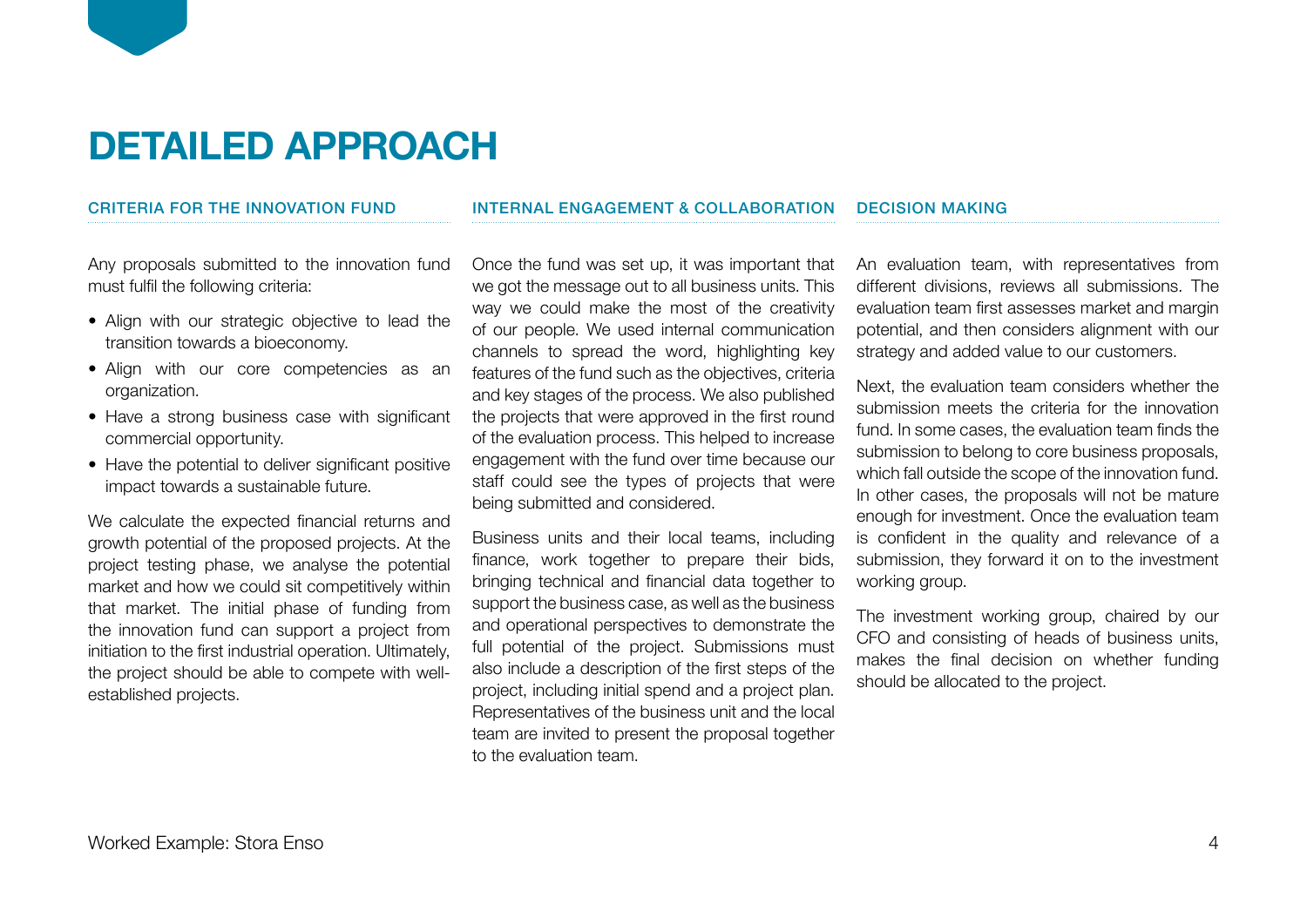# **THE SUCCESSFUL PROPOSAL – A PLASTIC ALTERNATIVE**

The proposal to scale up the production of wood-based formed fibre as an alternative to plastic packaging was successful. It resonated with the evaluation team because of our strategic positioning as one of the biggest renewable materials companies in Europe, and it fitted well with our business model. We have a long history of working with wood as a raw material. We also have a good understanding of sustainability macrotrends and how they provide business opportunities to companies that are responsive to them.

The technology to create formed fibre already existed, but it was not being distributed at scale. The existing supply from Southeast Asia could not fulfil the demand and had a lower functional and environmental performance. We saw that there was large demand but limited supply in Europe.

One of our key strategic objectives is to play a leading role in the circular bioeconomy by creating products that contribute to a sustainable future. To demonstrate that our formed fibre compares well with alternative materials, we conducted a [lifecycle analysis.](https://info.storaenso.com/lca-study-formed-fiber) The study revealed that food bowls made from formed fibre have a significantly lower climate impact than those made from bagasse or recycled PET plastic. We also performed a comparative analysis of existing paper-based technology (pulp) and equivalent plastic products to show that the product was not causing a rise in greenhouse gas emissions.

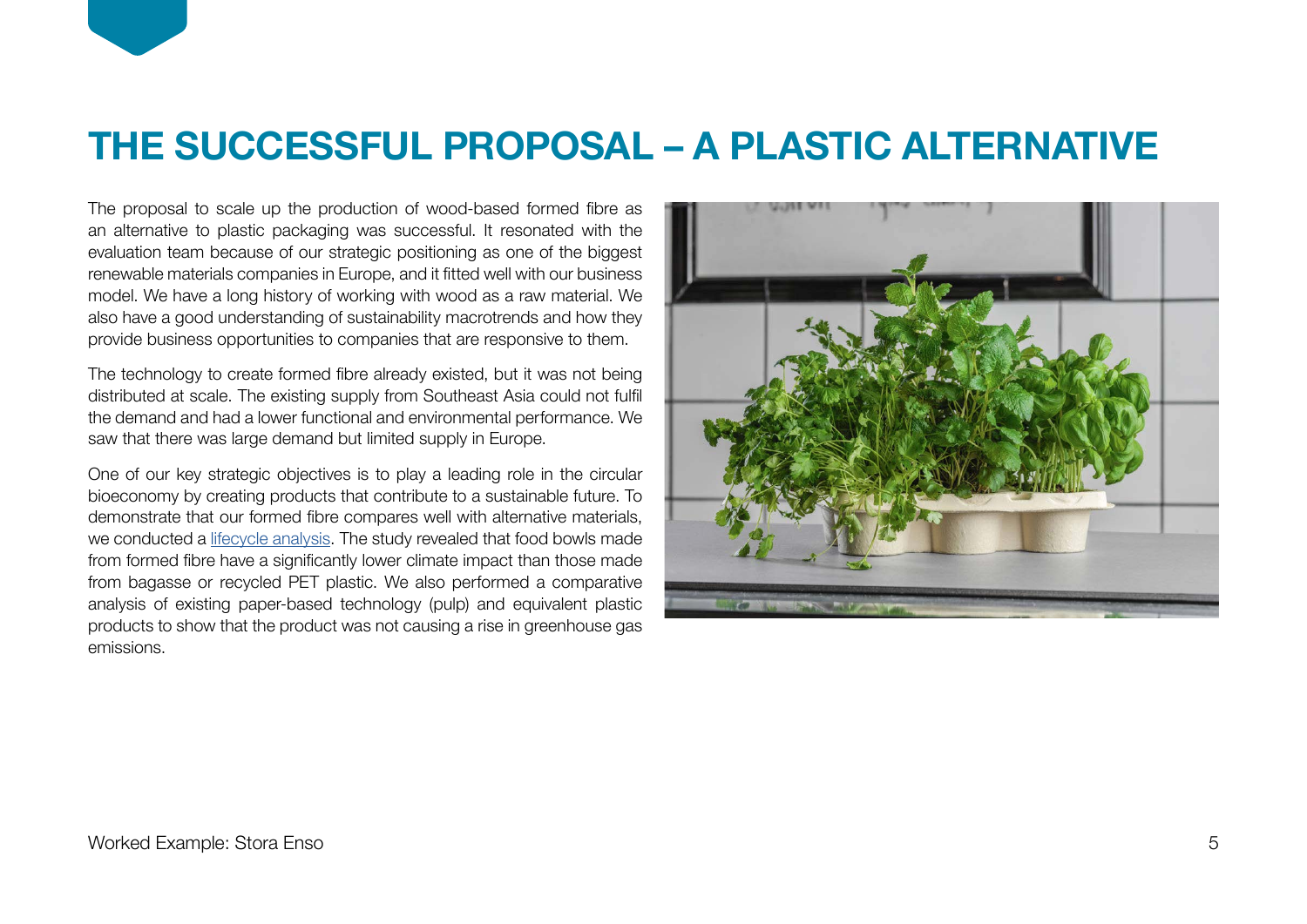### **CHALLENGES**

**OUTCOMES** 

There were several issues that we had to overcome while developing the formed fibre product line.

# **Market making**

As we are the front runner in this product in Europe, we needed to create the market. We knew the demand was there but we had to build our profile and understand where the greatest potential for growth was. Finance provided the financial analysis and forecasting to support this.

# **Value proposition**

Sustainability is our main value proposition and, though the initial costs of producing a more sustainable product would be higher, we are also preparing our business to respond readily to imminent regulatory requirements and customer expectations. The innovation fund has enabled us to get this exploratory project off the ground.

The project has led us to create a new business unit to focus on [PureFiber™](https://www.storaenso.com/en/products/formed-fiber), a new selection of formed fibre products helping customers to replace plastics. There is a growing team of finance, sales, research and development, operations and product management staff working in this business unit as the technical and commercial feasibility of this segment evolves.

With a strong business case and the extensive work done on supplier investigation, market research and prototyping with suppliers, we were able to proceed with an industrial scale-up in 2020. We will focus initially on delivering solutions for food packaging.

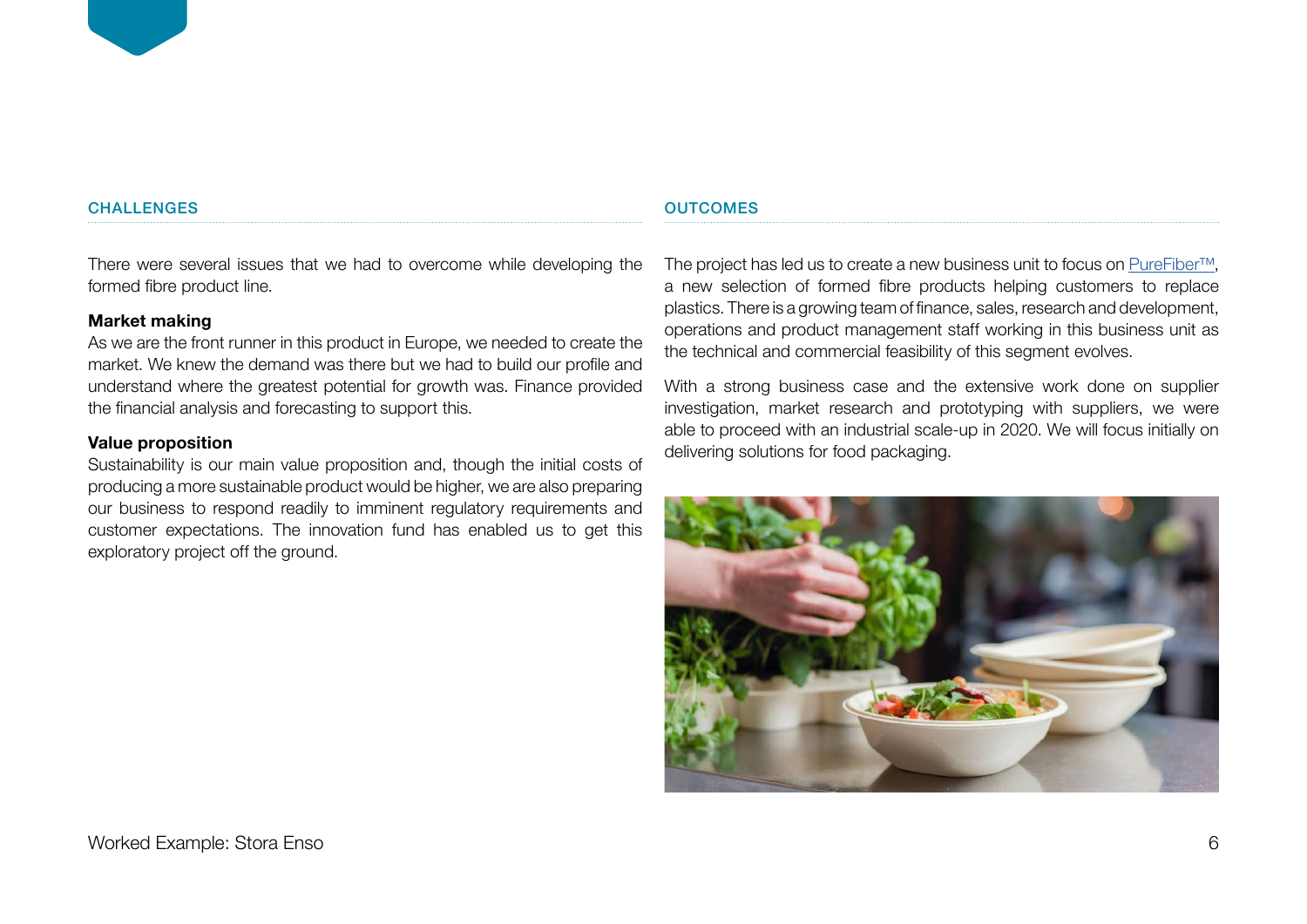# **TOP TIPS FOR FINANCE TEAMS**

# **GET SENIOR BUY IN**

The support of top management was important when developing our approach. It gave the innovation fund credibility as an important part of achieving our strategy. This increased internal engagement and led to higher quality applications.

### **CREATE AN EVALUATION TEAM**

Our evaluation team ensured that the project was aligned with our strategy and added value to our customers. It was helpful to have representatives from different business divisions in a single team to assess the proposals and make decisions.

## **MAKE USE OF INTERNAL CREATIVITY AND INNOVATION**

Sustainability macrotrends present many new challenges to our business. We established the innovation fund to draw out the creativity of our people to respond to those challenges effectively and collectively.

### **COLLABORATE ACROSS FUNCTIONS**

Make the most of the expertise in your organization. We drew on the experience of the sustainability team for the lifecycle analysis, on the marketing team to develop messaging for the new product line and our engineering teams to develop the new facility. Responding to big challenges requires the whole business to pull in the same direction.